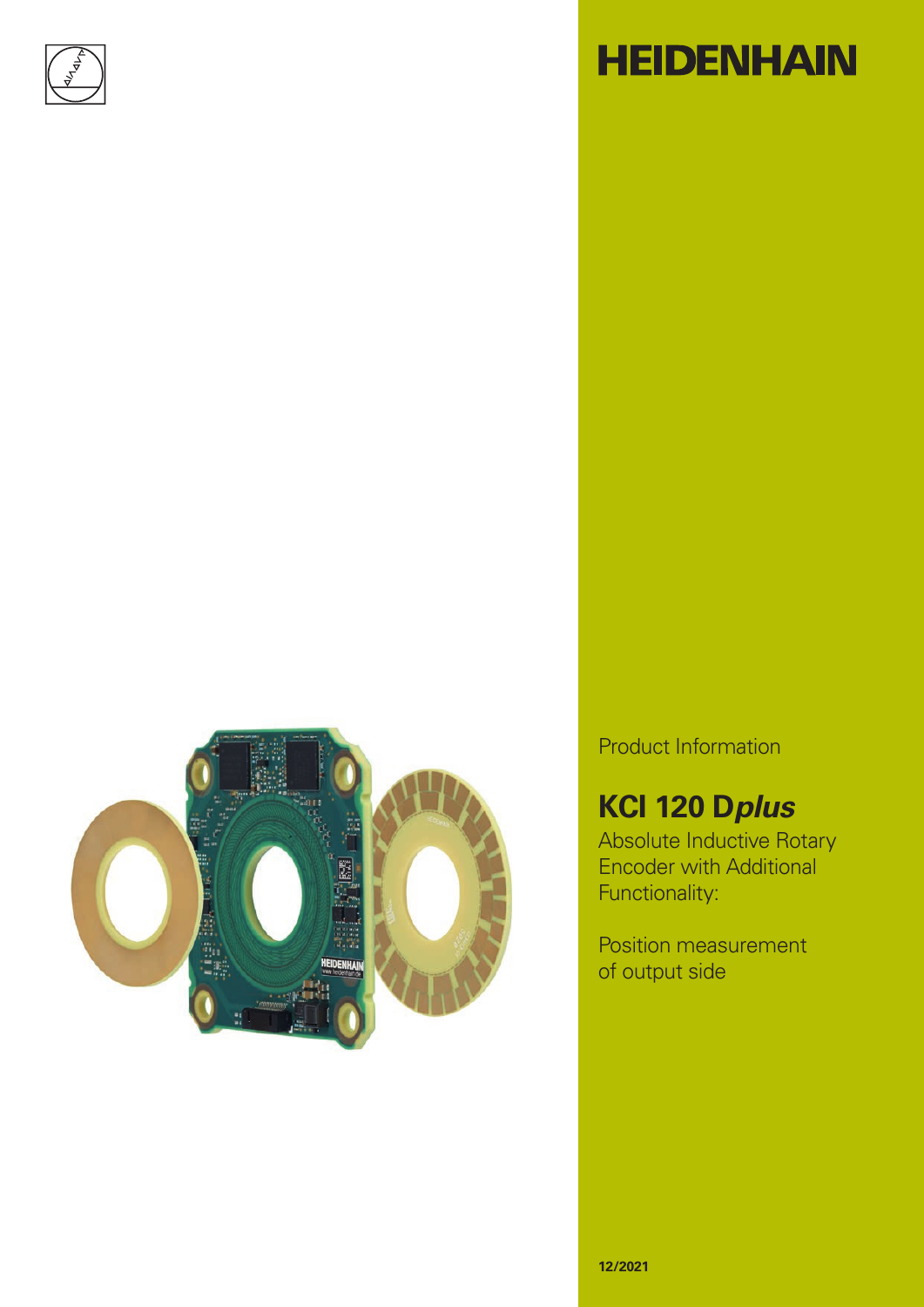4x





 $\mathbb{Q}$ 



 $(2)$ 



 $\circledcirc$ 





- $\boxed{\triangle}$  = Bearing of mating shaft
- $<sup>©</sup>$  = Required mating dimensions</sup>
- $M =$  Measuring point for operating temperature and vibration
- $1 = 15$ -pin PCB connector
- 2 = Shown with customer side
- $3 =$  Max. permissible hole diameter for non-isolated electrically conductive parts; avoid passage of segmented shafts through the hole
- 4 = Encoder B mating dimension (motor side); tolerance includes compensation of mounting tolerances and thermal expansion; dynamic motion permitted over entire tolerance range
- $5 =$  Encoder A mating dimension (output side); tolerance includes compensation of mounting tolerances and thermal expansion; dynamic motion permitted over entire tolerance range
- $6 =$  ISO 4762 or ISO 14583 M3x8 8.8 MKL\* (4x) with DIN 6796 – 3 – FSt (4x) spring washer and DIN 7349 – 3.2 – A2 (4x) washer; tightening torque: 1 Nm ±0.1 Nm;
- ensure proper orientation of the spring washer: convex side must face the screw head
- $7 =$  Direction of rotation of both shafts for ascending position values
- 8 = Ensure installation space for cable
- $9 =$  Ensure space for electronics; see also the mating dimension model
- 10 = Chamfer at start of thread is obligatory for materially bonding anti-rotation lock
- 11 = Holes for aligning the scanning unit via a device or to the motor-side geometry; centered position relative to reference  $\Box$  after assembly:  $\boxed{\bigoplus \Box$  0.2 CZ
- 12 = Graduation side of circular scale
- 13 = Mounting side of circular scale
- 14 = On the fine track ( $\varnothing$  31.0 mm to  $\varnothing$  38.5 mm), after mounting
- 15 = On the fine track ( $\varnothing$  48.0 mm to  $\varnothing$  57.0 mm), after mounting
- 16 = Centering circle of circular scale after mounting:  $\boxed{\big / \big | \, 0.3 \big | A}$ 17 = Centering circle of circular scale after mounting:  $\sqrt{10.27}$
- 







### **KCI 120 D***plus*

- **Absolute inductive rotary encoder with additional functionality**
- **• Robust inductive scanning principle**
- **• Consisting of an AE scanning unit and two rotor units (circular scale)**
- **• Position measurement of output side**



### **General information**

**Specifications KCI 120 D***plus*

<sup>1)</sup> See pin layout for encoder<br><sup>2)</sup> See *General electrical information* in the *Interfaces of HEIDENHAIN Encoders* brochure, or visit *www.heidenhain.com* 3) *Scanning unit:* 10 Hz to 55 Hz, 6.5 mm constant peak to peak *Rotors:* 10 Hz to 55 Hz, 10 mm constant peak to peak

| <b>Opechications</b>                                  | NUI IZU D <i>pius</i>                                                                                                                               |                                                                    |  |  |  |  |
|-------------------------------------------------------|-----------------------------------------------------------------------------------------------------------------------------------------------------|--------------------------------------------------------------------|--|--|--|--|
| <b>Interface</b>                                      | EnDat 2.2                                                                                                                                           |                                                                    |  |  |  |  |
| Ordering designation                                  | EnDat22                                                                                                                                             |                                                                    |  |  |  |  |
| Calculation time t <sub>cal</sub><br>Clock frequency  | $\leq$ 5 µs<br>$\leq$ 16 MHz<br>15-pin PCB connector (radial); cable length $\leq 10 \text{ m}^{1}$                                                 |                                                                    |  |  |  |  |
| <b>Electrical connection</b>                          |                                                                                                                                                     |                                                                    |  |  |  |  |
| Supply voltage                                        | DC 3.6 V to 14 V (for both axes together)                                                                                                           |                                                                    |  |  |  |  |
| Power consumption $(max.)2$                           | $At 3.6 V \le 1.2 W$<br>At $14V \le 1.4W$                                                                                                           |                                                                    |  |  |  |  |
| Current consumption (typical)                         | At 5 V: 180 mA (without load)                                                                                                                       |                                                                    |  |  |  |  |
| Vibration 55 Hz to 2000 $Hz^{3}$<br><b>Shock 6 ms</b> | AE scanning unit: $\leq 400$ m/s <sup>2</sup><br>≤ 2000 m/s <sup>2</sup> (EN 60068-2-27)                                                            |                                                                    |  |  |  |  |
| <b>Operating temperature</b>                          | $-40$ °C to 115 °C                                                                                                                                  |                                                                    |  |  |  |  |
| <b>Relative humidity</b>                              | $\leq$ 93 % (40 °C/21 d as per EN 60068-2-78), condensation excluded                                                                                |                                                                    |  |  |  |  |
| <b>Protection rating EN 60529</b>                     | IP00 (read about insulation under Electrical safety in the Interfaces of                                                                            |                                                                    |  |  |  |  |
| <b>Mass</b>                                           | $\approx$ 0.03 kg (scanning unit and rotors)                                                                                                        |                                                                    |  |  |  |  |
| <b>ID</b> number                                      | Individual packaging:<br>ID 1334444-01 (AE scanning unit)<br>ID 1334113-01 (circular scale: Encoder A)<br>ID 1332066-01 (circular scale: Encoder B) | Collective pack<br>ID 1334444-51<br>ID 1334113-51<br>ID 1332066-51 |  |  |  |  |

| <b>Interface</b>                                              | EnDat 2.2                                                                                                                                                                                                                                                                                                |  |  |  |  |  |  |
|---------------------------------------------------------------|----------------------------------------------------------------------------------------------------------------------------------------------------------------------------------------------------------------------------------------------------------------------------------------------------------|--|--|--|--|--|--|
| Ordering designation                                          | EnDat <sub>22</sub>                                                                                                                                                                                                                                                                                      |  |  |  |  |  |  |
| Calculation time t <sub>cal</sub><br>Clock frequency          | $\leq 5 \,\mu s$<br>$\leq$ 16 MHz                                                                                                                                                                                                                                                                        |  |  |  |  |  |  |
| <b>Electrical connection</b>                                  | 15-pin PCB connector (radial); cable length $\leq 10 \text{ m}^{11}$                                                                                                                                                                                                                                     |  |  |  |  |  |  |
| Supply voltage                                                | DC 3.6 V to 14 V (for both axes together)                                                                                                                                                                                                                                                                |  |  |  |  |  |  |
| Power consumption (max.) <sup>2)</sup>                        | $At 3.6 V \le 1.2 W$<br>At $14V \le 1.4W$                                                                                                                                                                                                                                                                |  |  |  |  |  |  |
| Current consumption (typical)                                 | At 5 V: 180 mA (without load)                                                                                                                                                                                                                                                                            |  |  |  |  |  |  |
| Vibration 55 Hz to 2000 Hz <sup>3)</sup><br><b>Shock 6 ms</b> | AE scanning unit: $\leq 400$ m/s <sup>2</sup><br>$\leq$ 2000 m/s <sup>2</sup> (EN 60068-2-27)                                                                                                                                                                                                            |  |  |  |  |  |  |
| -40 °C to 115 °C<br><b>Operating temperature</b>              |                                                                                                                                                                                                                                                                                                          |  |  |  |  |  |  |
| <b>Relative humidity</b>                                      | $\leq$ 93 % (40 °C/21 d as per EN 60068-2-78), condensation excluded                                                                                                                                                                                                                                     |  |  |  |  |  |  |
| Protection rating EN 60529                                    | IP00 (read about insulation under Electrical safety in the Interfaces of HEIDENHAIN Encoders brochure)                                                                                                                                                                                                   |  |  |  |  |  |  |
| <b>Mass</b>                                                   | $\approx$ 0.03 kg (scanning unit and rotors)                                                                                                                                                                                                                                                             |  |  |  |  |  |  |
| <b>ID</b> number                                              | Individual packaging:<br>Collective package:<br>ID 1334444-01 (AE scanning unit)<br>ID 1334444-51 (AE scanning unit)<br>ID 1334113-01 (circular scale: Encoder A)<br>ID 1334113-51 (circular scale: Encoder A)<br>ID 1332066-01 (circular scale: Encoder B)<br>ID 1332066-51 (circular scale: Encoder B) |  |  |  |  |  |  |

\*For instructions regarding screws with material bonding anti-rotation lock as per DIN 267-27, see *General mechanical information* in the *Rotary Encoders* brochure (these screws not included!)

| <b>Specifications</b>                  | <b>KCl 120 Dplus singleturn</b><br><b>Output side (Encoder A)</b> | <b>KCl 120 Dplus singleturn</b><br><b>Motor side (Encoder B)</b> |
|----------------------------------------|-------------------------------------------------------------------|------------------------------------------------------------------|
| Shaft speed                            | $\leq 6000$ rpm                                                   | $\leq$ 15000 rpm                                                 |
| Moment of inertia of circular<br>scale | 3.7 $\cdot$ 10 <sup>-6</sup> kgm <sup>2</sup>                     | $0.8 \cdot 10^{-6}$ kgm <sup>2</sup>                             |
| Axial motion <sup>1)</sup>             | $\pm 0.3$ mm                                                      | $\pm 0.5$ mm                                                     |
| Position values per revolution         | 1048576 (20 bits)                                                 | 524288 (19 bits)                                                 |
| System accuracy <sup>2)</sup>          | ±40''                                                             | ±120''                                                           |

<sup>1)</sup> Including thermal linear expansion and mounting tolerance  $^{2}$  At the stated radial runout of the circular scale

### **Position measurement**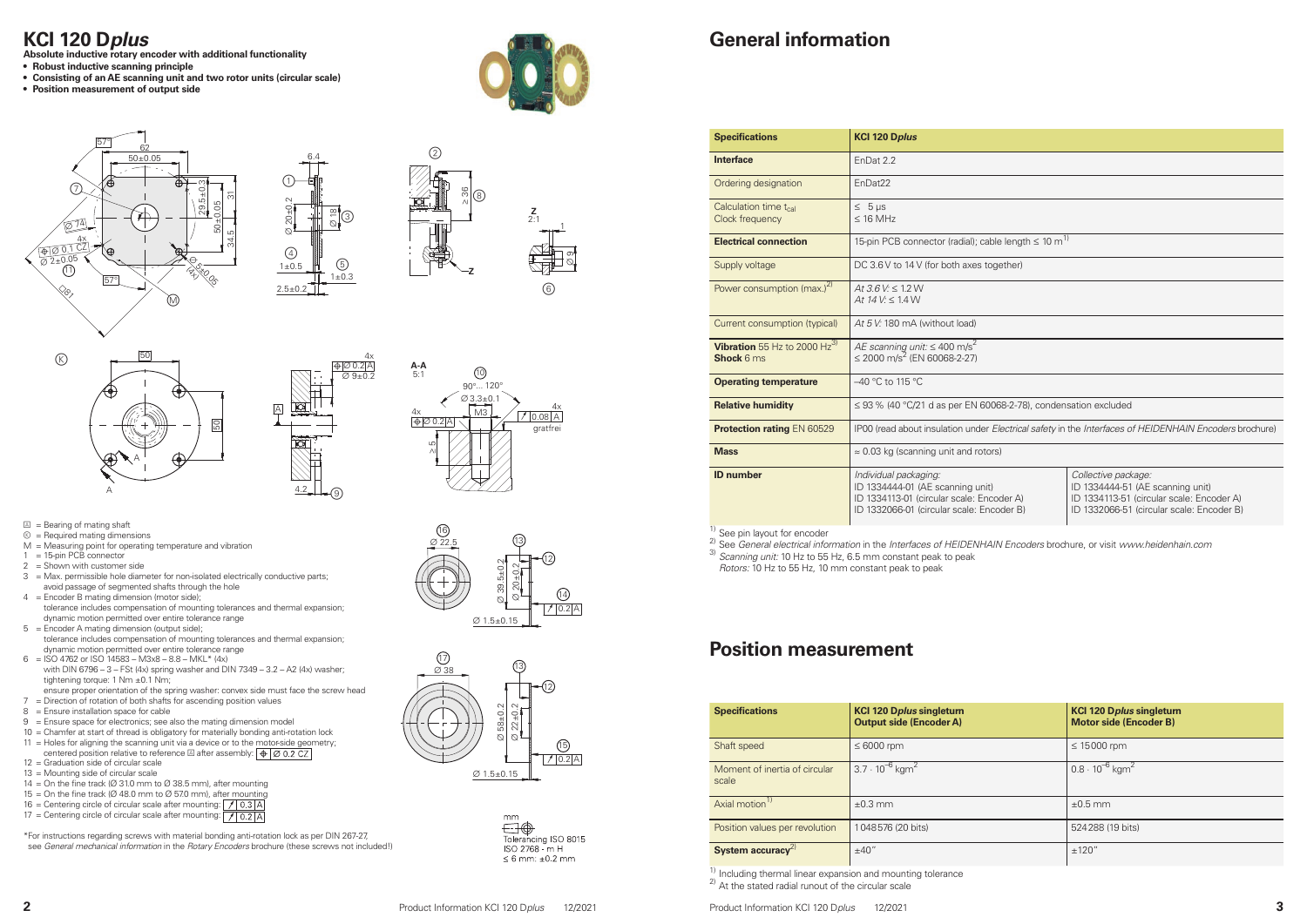

### **Mounting** Mounting and protection rating

#### **Mounting and protection rating**

Mounting of the KCI 120 D*plus* is performed through the mounting of two circular scales that are fastened, for example, to the relevant shafts with plane surfaces or to the customer-side hub mounted to the shaft. The scanning unit is mounted to the customer-side mounting surface via four holes.



![](_page_2_Picture_6.jpeg)

![](_page_2_Figure_8.jpeg)

To ensure proper operation, comply with the measures in the *General electrical information* under *Electromagnetic compatibility* in the *Interfaces of HEIDENHAIN encoders* brochure.

![](_page_2_Picture_10.jpeg)

![](_page_2_Picture_12.jpeg)

Scanning unit (mounted) Circular scale (Encoder A)

#### **Mounting tool**

To avoid damage to the cable, use the mounting aid to disconnect the cable assembly. Apply pulling force only to the connector of the cable assembly and not to the wires.

ID 1075573-01

#### **Mounting accessories**

M3 ISO 4762 – 8.8 MKL screws and DIN 6796 - 3 - FSt. spring washers Washers: 3.2 DIN 7349 - A2

Instructions for use: use screws with material bonding anti-rotation lock as per DIN 26727 (see *General mechanical information* in the *Rotary Encoders* brochure). Fastening screws, spring washers, and washers are not included in delivery.

![](_page_2_Picture_20.jpeg)

For more mounting information and mounting aids, see the Mounting Instructions and the *Encoders for Servo Drives* brochure. The mounting quality can be checked with the PWM 21 and the ATS software (see document ID 1082415).

### **Electrical resistance**

Check the electrical resistance between the customer-side stator and both customer-side shafts. Nominal value: <1ohm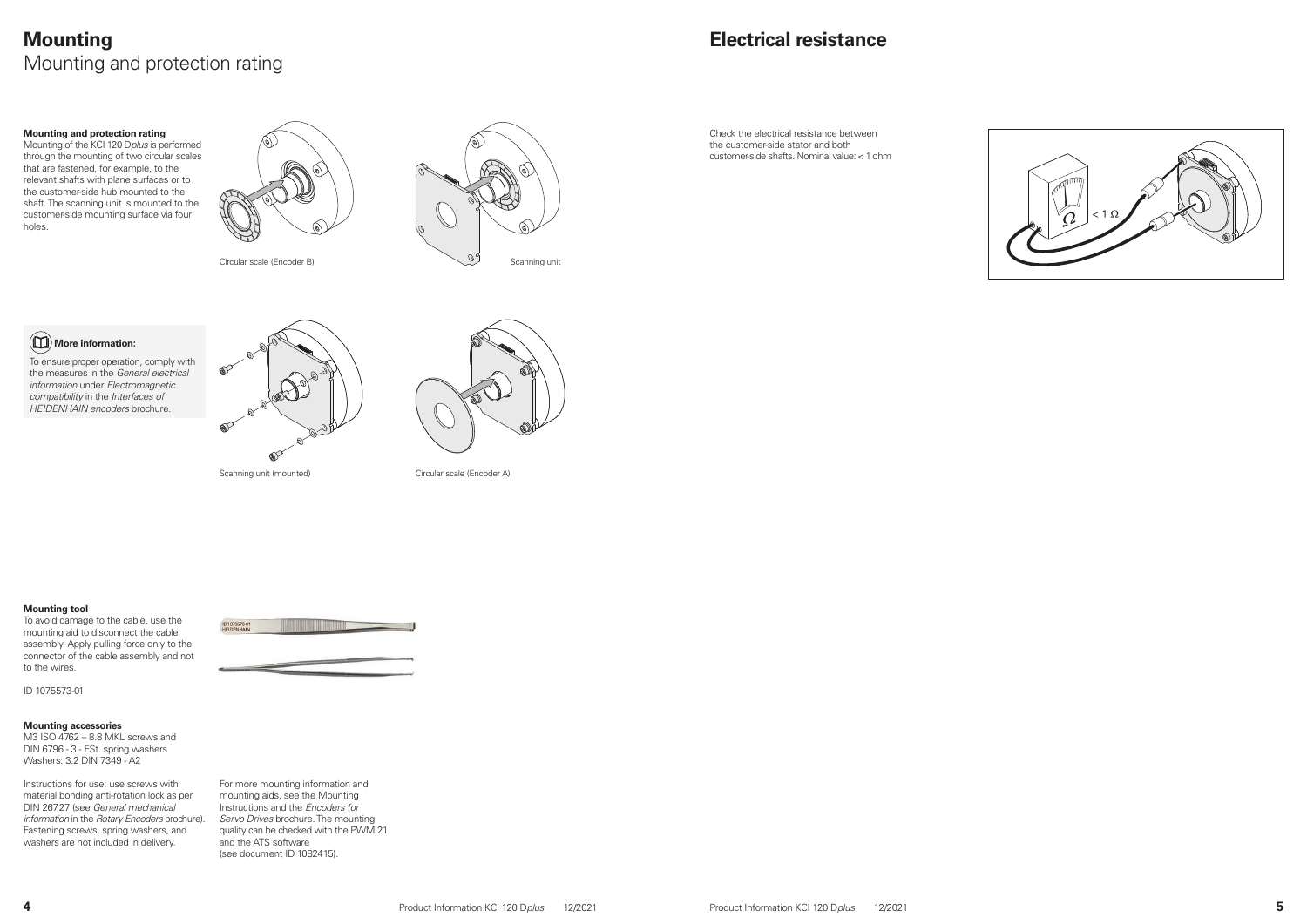#### **PWM 21**

The PWM 21 phase-angle measuring unit, in conjunction with the included ATS adjusting and testing software, serves as an adjusting and testing package for the diagnosis and adjustment of HEIDENHAIN encoders.

![](_page_3_Picture_18.jpeg)

|                       | <b>PWM 21</b>                                                                                                                                                                                                                                                                                                         |
|-----------------------|-----------------------------------------------------------------------------------------------------------------------------------------------------------------------------------------------------------------------------------------------------------------------------------------------------------------------|
| <b>Encoder input</b>  | • EnDat 2.1, EnDat 2.2, or EnDat 3 (absolute value<br>with or without incremental signals)<br>DRIVE-CLIO<br>• Fanuc Serial Interface<br>• Mitsubishi high speed interface<br>• Yaskawa Serial Interface<br>• Panasonic serial interface<br>$\bullet$ SSI<br>$\bullet$ 1 Vpp/TTL/11 µApp<br>• HTL (via signal adapter) |
| <b>Interface</b>      | <b>USB 2.0</b>                                                                                                                                                                                                                                                                                                        |
| <b>Supply voltage</b> | AC 100 V to 240 V or DC 24 V                                                                                                                                                                                                                                                                                          |
| <b>Dimensions</b>     | 258 mm $\times$ 154 mm $\times$ 55 mm                                                                                                                                                                                                                                                                                 |

DRIVE-CLiQ is a registered trademark of Siemens AG.

**Inter** 

For more information, see the *PWM 21/ ATS Software* Product Information document*.*

### **Testing and inspection devices, and diagnostics**

![](_page_3_Figure_15.jpeg)

HEIDENHAIN encoders provide all of the information needed for initial setup, monitoring, and diagnostics. The type of information available depends on whether the encoder is incremental or absolute and on which interface is being used.

Absolute encoders employ serial data transmission. The signals are extensively monitored within the encoder. The monitoring results (particularly valuation numbers) can be transmitted to the subsequent electronics along with the position values via the serial interface (**digital diagnostics interface**). The following information is available:

|                                                               | 15-pin PCB connector                                        |       |              |      |                                         |                  |                   |                   |  |  |  |
|---------------------------------------------------------------|-------------------------------------------------------------|-------|--------------|------|-----------------------------------------|------------------|-------------------|-------------------|--|--|--|
| 15 13 11 9 7 5 3 1<br>F<br>15<br>لتختتنها<br>14 12 10 8 6 4 2 |                                                             |       |              |      |                                         |                  |                   |                   |  |  |  |
|                                                               |                                                             |       | Power supply |      | Serial data transmission<br>(Encoder A) |                  |                   |                   |  |  |  |
| 티<br>15                                                       | 14                                                          | 12    | 13           | 11   |                                         | 8                | 9                 | 10                |  |  |  |
|                                                               | 0V<br>$U_{P}$<br><b>Sensor</b><br><b>Sensor</b><br>0V<br>Up |       |              |      | <b>DATA</b><br>А                        | <b>DATA</b><br>A | <b>CLOCK</b><br>A | <b>CLOCK</b><br>A |  |  |  |
|                                                               | White/Green                                                 | White | Brown/Green  | Blue | Gray                                    | Pink             | Violet            | Yellow            |  |  |  |

- Error message: position value is not reliable
- Warning: an internal functional limit of the encoder has been reached
- Valuation numbers:
- Detailed information about the encoder's function reserve
- Identical scaling for all HEIDENHAIN encoders
- Cyclic reading capability

The downstream electronics are able to evaluate the current status of the encoder with low resource expenditure, including in closed-loop operation.

For the analysis of these encoders, HEIDENHAIN offers the appropriate PWM inspection devices and PWT testing devices. Based on how these devices are integrated, a distinction is made between two types of diagnostics:

- Encoder diagnostics: the encoder is connected directly to the inspection or testing device, thereby enabling a detailed analysis of encoder functions.
- Monitoring mode: the PWM inspection device is inserted within the closed control loop (via suitable testing adapters as needed). This enables real-time diagnosis of the machine or equipment during operation. The available functions depend on the interface.

| Mounting clearance [mm] |
|-------------------------|
|                         |
|                         |
|                         |
| Angle [degrees]         |
|                         |

**Pin layout of the testing cables**

Testing cable for connection to Encoder A: 1311046-xx

**UP** = Power supply

Vacant pins or wires must not be used!

### **Electrical connection**

For connection to the PWM 21 diagnostic and testing device, Encoder A (output side) and Encoder B (motor side) each require a

different special testing cable.

HEIDENHAIN offers two testing cables for this purpose. As a result, either a testing cable for the output-side encoder or a testing cable for the motor-side encoder can be connected to the PWM 21 as needed.

Testing cable for connection to Encoder B: 1311047-xx

![](_page_3_Figure_29.jpeg)

| าector                                 |                     |              |                                   |                                         |                  |                   |                   |  |  |
|----------------------------------------|---------------------|--------------|-----------------------------------|-----------------------------------------|------------------|-------------------|-------------------|--|--|
| 15 13 11 9 7 5 3 1<br>14 12 10 8 6 4 2 |                     |              |                                   |                                         |                  |                   |                   |  |  |
|                                        |                     | Power supply |                                   | Serial data transmission<br>(Encoder B) |                  |                   |                   |  |  |
| 14                                     | 12                  | 13           | 11                                | $\overline{2}$<br>3<br>$\overline{4}$   |                  |                   |                   |  |  |
| 0 V                                    | <b>Sensor</b><br>0V | $U_{P}$      | <b>Sensor</b><br>$U_{\mathsf{P}}$ | <b>DATA</b><br>В                        | <b>DATA</b><br>B | <b>CLOCK</b><br>В | <b>CLOCK</b><br>В |  |  |
| e/Green                                | White               | Brown/Green  | Blue                              | Gray                                    | Pink             | Violet            | Yellow            |  |  |

**UP** = Power supply

Vacant pins or wires must not be used!